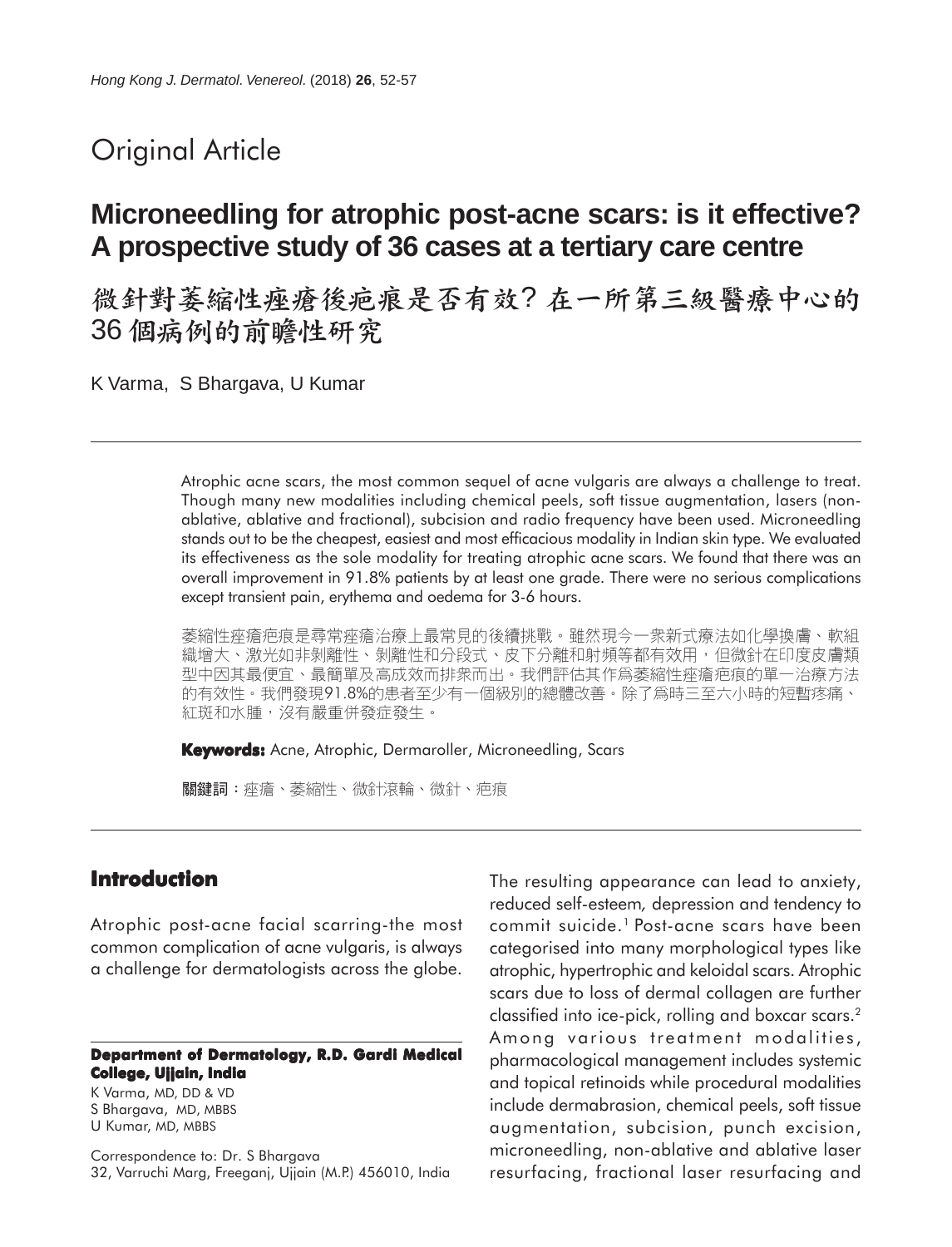fractional radio frequency. Though dermabrasion and laser resurfacing using  $CO<sub>2</sub>$  and Er:YAG lasers can significantly improve facial atrophic scars, daily activities may be affected in the posttreatment period.3 Contrary to this, modalities like microdermabrasion and non-ablative laser resurfacing lead to a lower response as compared with the above modalities, but have better tolerability and shorter downtime.4 Newer modalities like microneedling therapy have been employed in past few years to overcome these short-comings. The roller is a drum-shaped device, developed by Fernandes which has very fine protruding stainless steel needles of 0.25-3 mm in length (Figure  $1$ ).<sup>5</sup> Each needle of the dermapen



**Figure 1.** A dermaroller with 1.5 mm long needles.

or dermaroller punctures the skin and forms a channel or micro-wound. The microtraumatisation leads to an activation of the healing cascade along with activation of growth factors and cell proliferation leading to increased synthesis and deposition of collagen-elastin complex. There is successive transformation of collagen III to collagen I with neoangiogenesis and thus accelerated scar remodelling.6 This leads to reduction of scars and skin rejuvenation characterised by improved firmness, texture and hydration of skin.

# **Material and methods**

A total of 40 cases with atrophic post-acne scars attending the dermatology outpatient department of a tertiary care hospital were recruited for the present study which aimed to establish the efficacy of microneedling for atrophic facial acne scars. Only patients aged 18 years and above with Grade 2 to Grade 4 atrophic scarring were enrolled. Cases with active acne, active bacterial or viral infection, keloid tendency, diabetes, pregnant females, lactating mothers, who were taking oral steroid or anti-coagulant therapy were excluded from the study. Informed written consent was obtained from all the patients. All enrolled patients with atrophic scars were graded according to Goodman and Baron's acne scar grading system.7 Digital photographs of the affected part

#### **Table 1.** Grading of atrophic scars as per Goodman and Baron's acne scar grading system

| Grade 1 | Erythematous, hyper- or hypopigmented flat marks. No problem of contour like other<br>scar grades.                                                                                                                 |
|---------|--------------------------------------------------------------------------------------------------------------------------------------------------------------------------------------------------------------------|
| Grade 2 | Mild atrophic or hypertrophic scars that may not be obvious at social distances of<br>$\frac{1}{2}$ /=50 cm and may be covered adequately by makeup.                                                               |
| Grade 3 | Moderate atrophic or hypertrophic scarring that is obvious at social distances $\ge$ /=50 cm,<br>is not covered easily by makeup and still able to be flattened by manual stretching of<br>the skin (if atrophic). |
| Grade 4 | Severe atrophic or hypertrophic scars that are obvious at social distances >50 cm, is not<br>covered easily by makeup and is not able to be flattened by manual stretching of the                                  |

skin.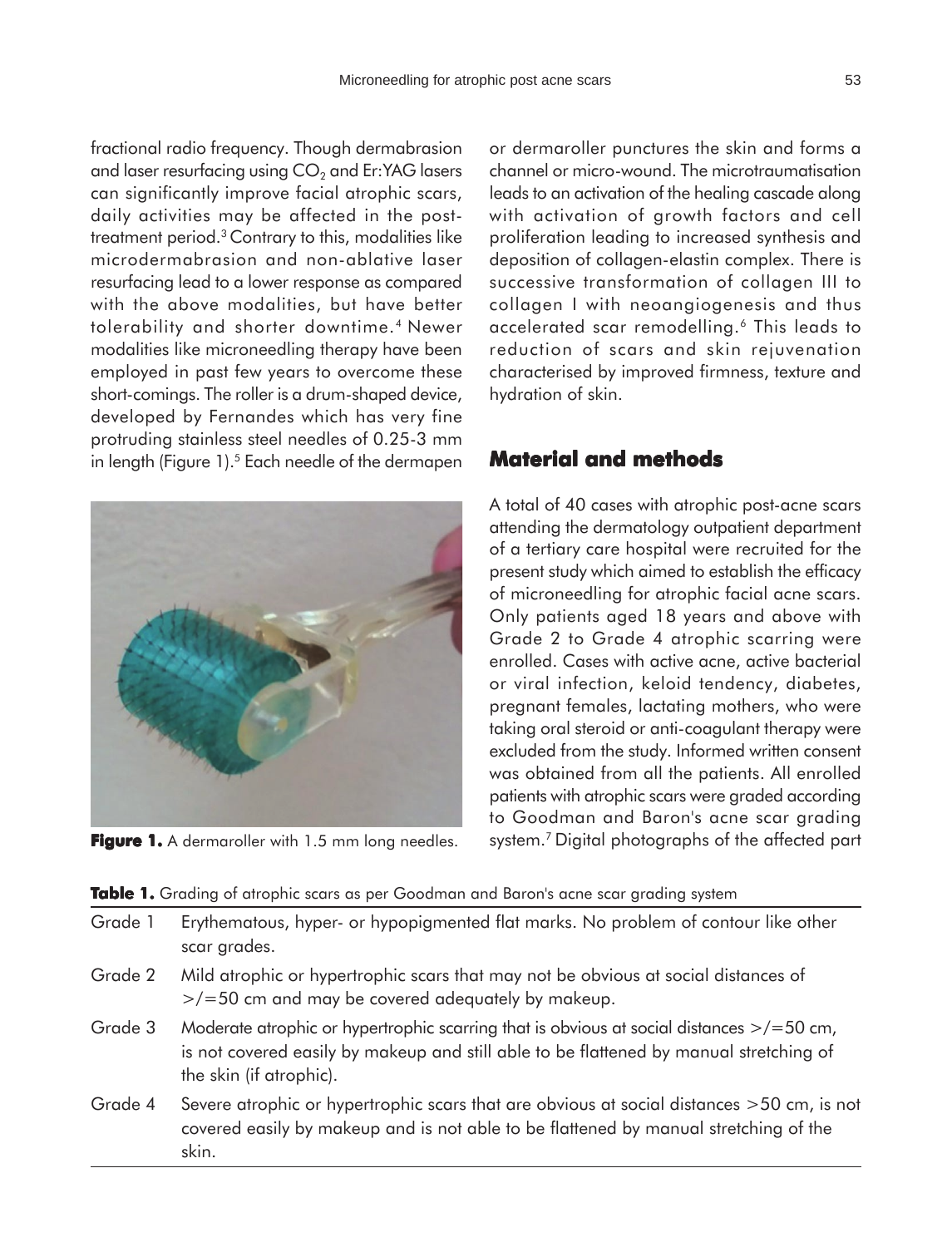of face were taken at baseline. The area of treatment was anaesthetised 45-60 minutes before the treatment with a topical anaesthetic agent. Microneedling procedure using dermaroller with 1.5 mm long needles was performed in four different directions with uniform bleeding points as the endpoint. Patients were reviewed after one week for any side effects. A total of four sessions at intervals of four weeks were performed. Scar grading was observed before the procedure, after three treatment sessions and three months posttreatment using Goodman and Baron's acne scar grading system,<sup>7</sup> and repeat photographs were taken and compared. An improvement of scar grading by two grades or more was labelled as 'excellent' improvement whereas 'good' response signified an improvement by a single grade.

## **Results**

Among 36 cases who completed the study, the age ranged from 19 years to 35 years (mean age 24.8 years). There were 20 females and 16 males with a female: male ratio of 1:1.25. All cases had a combination of various types of atrophic scars: ice-pick, rolling and boxcar. At the beginning of the treatment, there were 18 (50%) Grade III scars, 14 (38.88%) Grade IV scars and 4 (11.11%) Grade II scars. Four patients did not complete the treatment. After three sessions of microneedling four weeks apart, the proportion of patients with Grade 2 scars had increased significantly from 11% to 38% (Z=2.75, p=0.006), while the proportion of patients with Grade 3 scars was almost the same  $(Z=0.235, p=0.81)$  because nine cases with Grade 4 had improved to Grade 3 (Table 2). The proportion of patients with Grade 4 decreased significantly from 39% to 14% (Z=  $2.4$ ,  $p=0.01$ ).

Three months after the final treatment, the proportion of Grade 1and Grade 2 patients increased significantly from 0 to  $13\%$  ( $Z=2.31$ , p=0.02) and 11% to 53% (Z=3.79, p=0.00) respectively (Table 3). The proportion of patients

| Grade   | No. of patients<br>before the treatment | No. of patients<br>after 3 sittings | 'Z' value | 'p' value |
|---------|-----------------------------------------|-------------------------------------|-----------|-----------|
|         |                                         |                                     |           |           |
| Grade 2 |                                         | 14                                  | 2.72      | 0.006     |
| Grade 3 | 18                                      | 17                                  | 0.235     | 0.81      |
| Grade 4 | 14                                      | 5                                   | 2.401     | 0.01      |

**Table 2.** Comparison of proportions according to grades before the treatment and after three treatment sessions

Table 3. Comparison of proportions according to grades before treatment and 3 months after the final treatment session

| Grade   | No. of patients<br>before the treatment | No. of patients after<br>3 months of final sitting | 'Z' value | 'p' value |
|---------|-----------------------------------------|----------------------------------------------------|-----------|-----------|
|         |                                         |                                                    |           |           |
| Grade 2 |                                         | 19                                                 | 3.79      | 0.00      |
| Grade 3 | 18                                      | 11                                                 | 1.68      | 0.09      |
| Grade 4 | 14                                      |                                                    | 3.47      | 0.00      |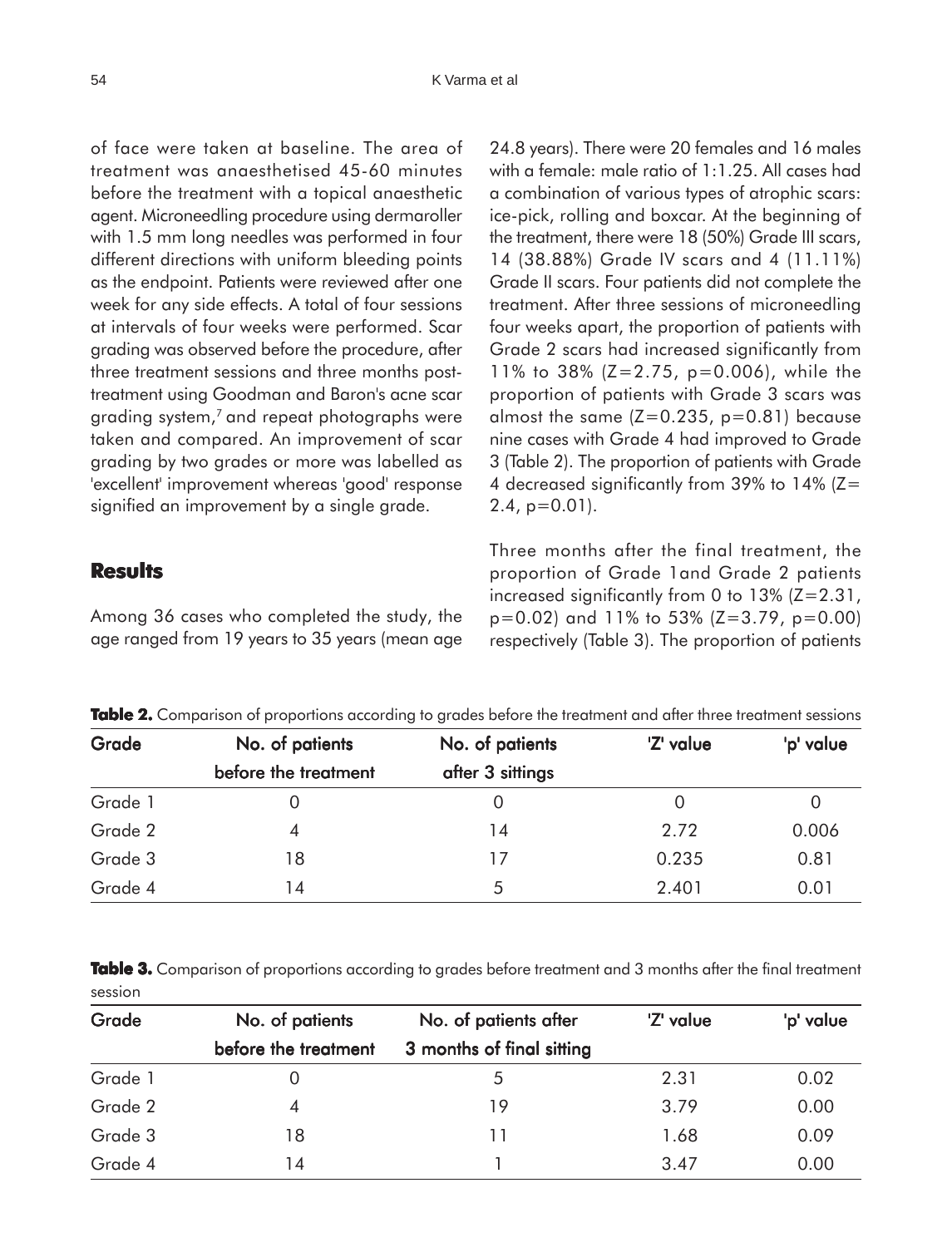with Grade 4 declined from 39% to  $3\%$  (Z=3.47, p=0.00) without significant change in proportion of patients with Grade 3 due to improvement of 10 cases with Grade 4 overall to Grade 3. The cumulative proportion of patients in different grades before treatment, after three sessions and after three months post treatment is illustrated in Graph 1. There were five cases (13.8%, 3 cases of Grade 4 improved to Grade 2 and two cases of Grade 3 improved to Grade1) with an 'excellent' response (Figures 2-7). The majority (28) of patients had 'good' response (improvement by single Grade) constituting to 77.78% (10 cases with Grade 4 improved to Grade 3, 15 cases with Grade 3 improved to



**Graph 1.** Cumulative proportion of patients with different scar grading before the treatment, after 3 sessions and 3 months post treatment.



Figures 2 and 3. Left and right cheek of a patient with Grade 4 scarring before the treatment.



Figures 4 and 5. Left and right cheek of a patient who improved to Grade 3 from Grade 4 after 3 sessions of microneedling.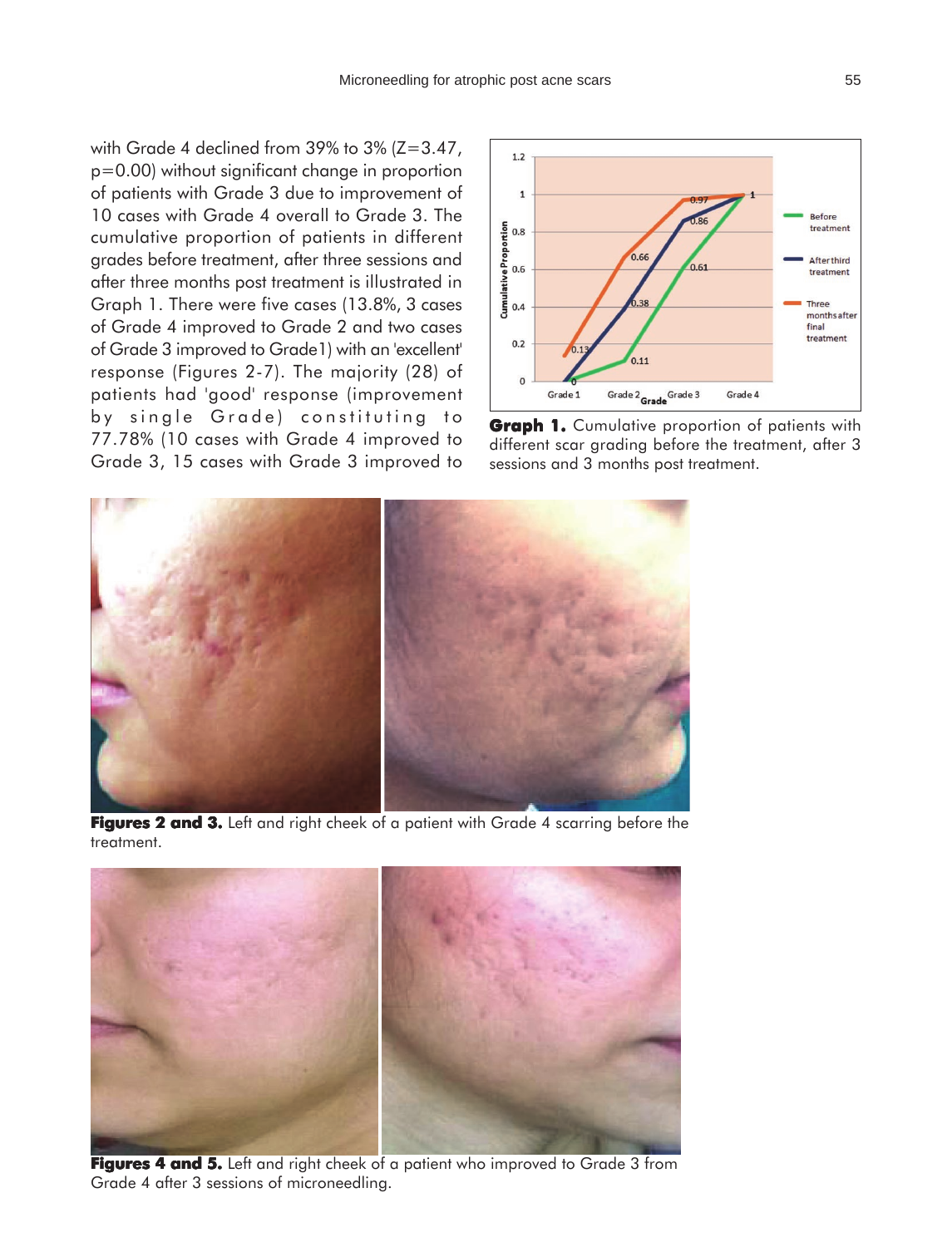

**Figures 6 and 7.** Left and right cheek of a patient who improved to Grade 2 from Grade 4 after completing treatment, grading was assessed three months post treatment.

Grade 2 and three cases with Grade 2 improved to Grade 1) whereas three cases (8.33%, 1 case each of Grade 4, 3 and 2) did not show any improvement. There was an overall improvement in 91.8% of cases.

Though the microneedling technique stimulates collagen formation in the dermis, it also injures the epidermis and the dermal vessels. Hence following haemostasis of the bleeding points post treatment, there was erythema along with slight oedema over the treated part of the face in all the patients. The erythema lasted for 3-6 hours in the majority of patients. The injury to the epidermis was controlled and did not cause any dyspigmentation. There were no serious side effects of the procedure in any of the subjects.

## **Discussion**

Acne scar management has been a challenging task and focus of interest for dermatologists for several decades. Remarkable advances have been made to revise atrophic acne scars namely ice pick, rolling or superficial, and boxcar scars. In the present era, ablative lasers such as  $CO<sub>2</sub>$  and Er:YAG have shown an efficacy of 40-90% but unfortunately are associated with erythema for almost three months,<sup>8</sup> while non-ablative lasers such as Nd:YAG and diode lasers have a lower efficacy of 20-40%.<sup>9</sup> Recently, ablative fractional lasers have been introduced which have a shorter downtime than ablative  $CO<sub>2</sub>$  lasers and reasonably good results.10 There is a statistically significant increase in collagen types I, III, and VII and newly synthesised collagen, while total elastin was significantly decreased after treatment.<sup>11</sup> In the present study, an attempt has been made to prove the efficacy of microneedling using dermaroller for atrophic acne scars. This is a cheap and an effective modality with a downtime of only few hours. We observed that females outnumbered the males with a male: female ratio of 1:1.25. Females were more concerned about undergoing treatment for acne scars as in other studies.12-15 We performed microneedling four times at four week intervals whereas other authors performed three sessions four weeks apart.<sup>12,15</sup> Dogra<sup>13</sup> and Alam<sup>14</sup> performed five and three sessions respectively with intervals of four and two weeks respectively. In our study, the scar grading was assessed after three sessions and also three months post-treatment. Dogra, Majid and Fabbrocini evaluated the grading of scars after one month, two months and 13 months respectively after the final session whereas in one of the study, follow-up was for six months and grading was assessed twice post treatment at three and six months.14 The patient recovery time in our